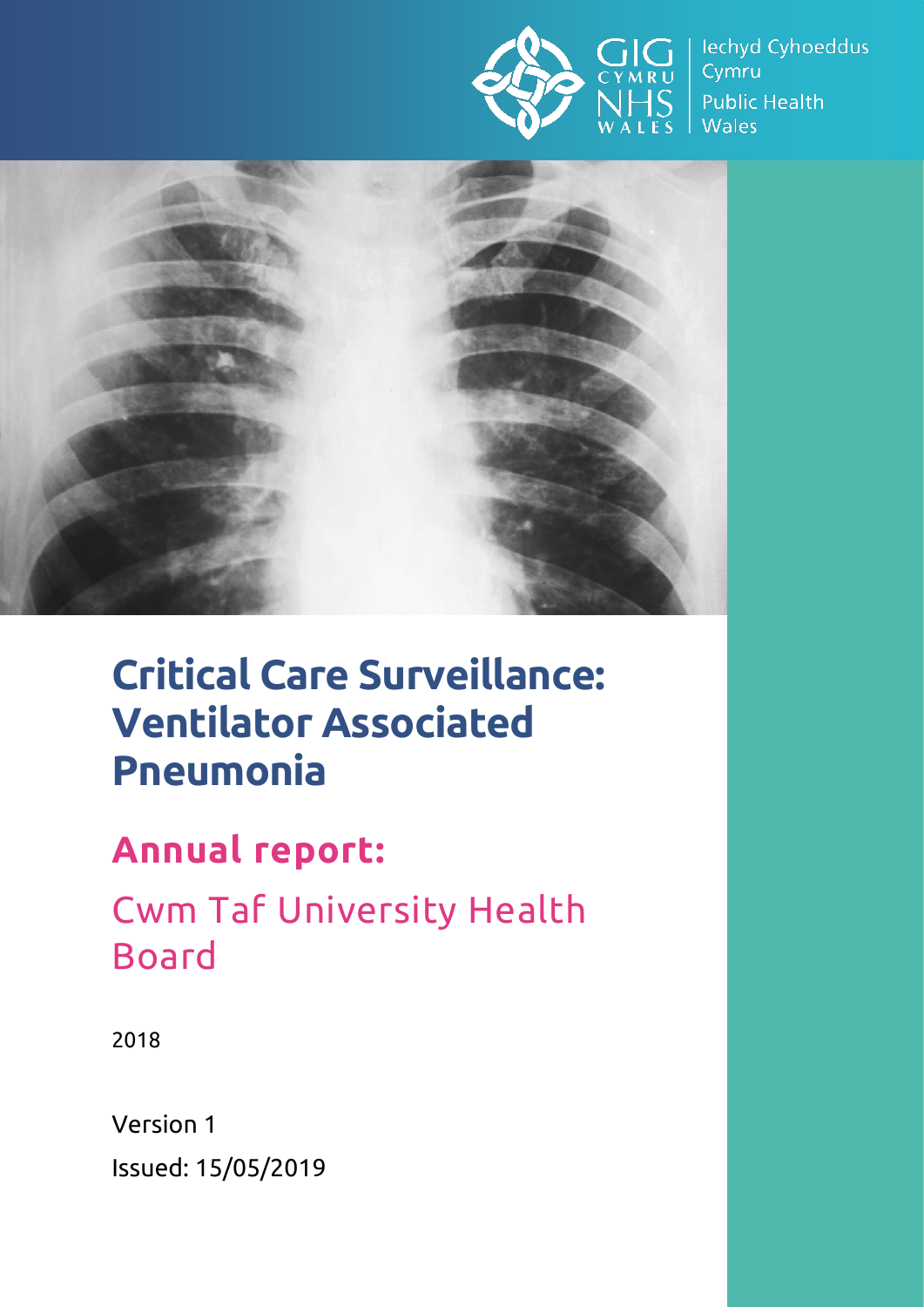### **Contents**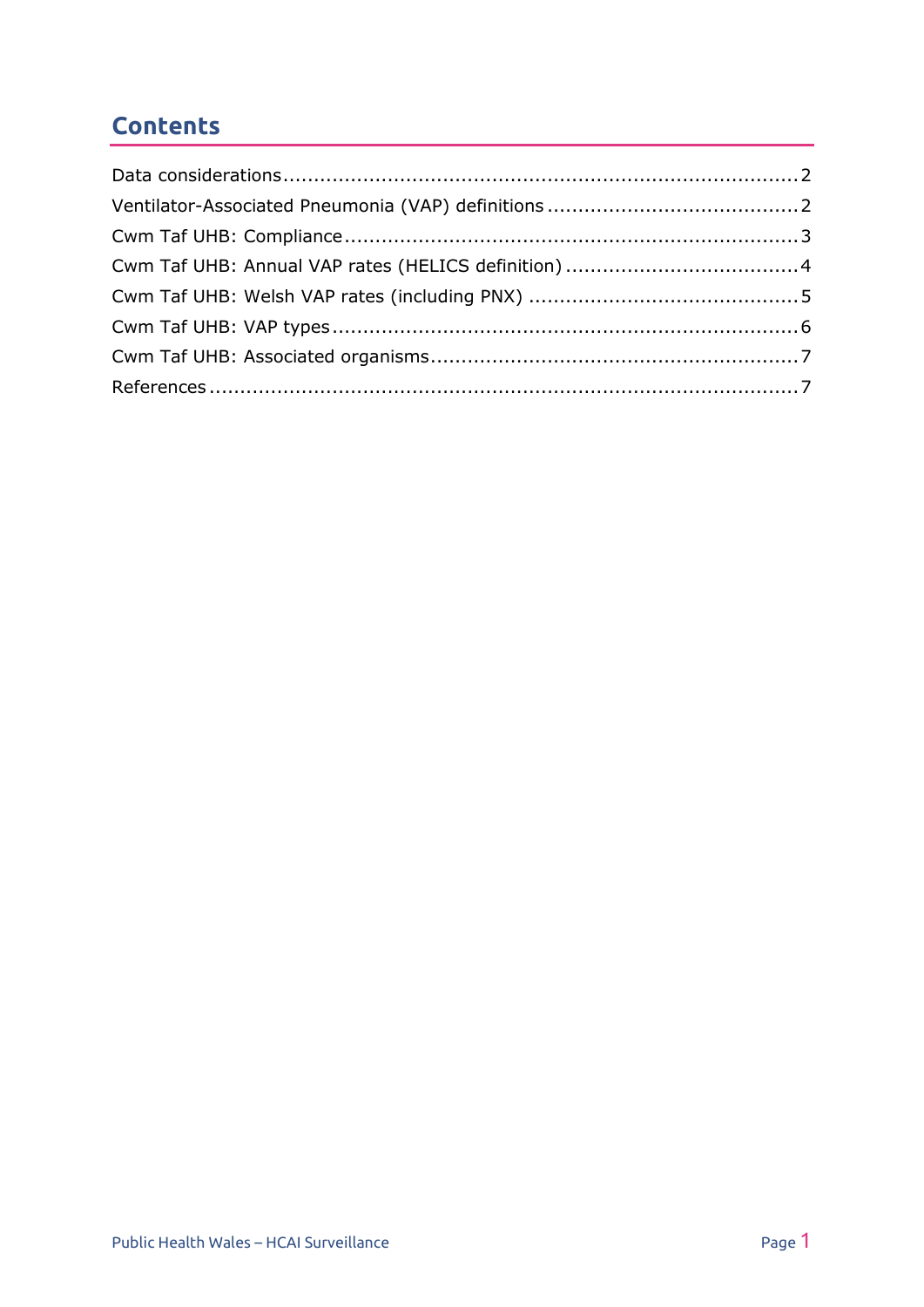#### <span id="page-2-0"></span>**Data considerations**

Data is captured at unit level in Ward Watcher across Wales. Once a month data is extracted and emailed to Public Health Wales. The information found in this report may differ slightly from that found in the quarter 4 report issued 31/1/19. This may be due to additional data being received for the annual report subsequently. For this reason the annual report should be referenced when mentioning annual VAP data.

This report includes data for Prince Charles hospital and The Royal Glamorgan hospital. Data within this report relates to ventilator days and infections reported for the period prior to  $1<sup>st</sup>$  April 2019, and thus data is reported according to health board boundaries and names in place during this period.

### <span id="page-2-1"></span>**Ventilator-Associated Pneumonia (VAP) definitions**

*The below details are a summary guide only, and should not be used to determine infection status. For a more detailed breakdown of the criteria, please see the HELICS definitions for ICU-acquired pneumonia.*

To be classified as a ventilator-associated pneumonia, an invasive respiratory device must have been present (even intermittently) in the 48 hours preceding the onset of infection; there must be two or more serial chest X-rays (CXR) or CT scans with a suggestive image of pneumonia (only one definitive CXR or CT scan is sufficient if there is no underlying cardiac or pulmonary disease). Additionally, there will be a combination of symptoms which include fever, leucopenia, leucocytosis, purulent sputum (or a change in sputum), cough, dyspnoea, tachypnoea, suggestive auscultation, ronchi, wheezing, and/or worsening gas exchange.

In addition to the clinical criteria, the following criteria determine which category the infection falls under:

PN1 – Protected sample + quantitative culture  $(10^4 \text{ CFU/ml BAL}/10^3 \text{ PB},$ DPA).

- PN2 Non-protected sample (ETA) + quantitative culture ( $10^6$  CFU/ml).
- PN3 Alternative microbiological criteria.
- PN4 Sputum bacteriology or non-quantitative ETA.
- PN5 No microbiological criterion met (only clinical criteria).
- PNX Meets all requirements for PN1-4, but no CXR or CT scans have been done. Does not meet ECDC HELICS definition (but will be included for a Welsh VAP rate).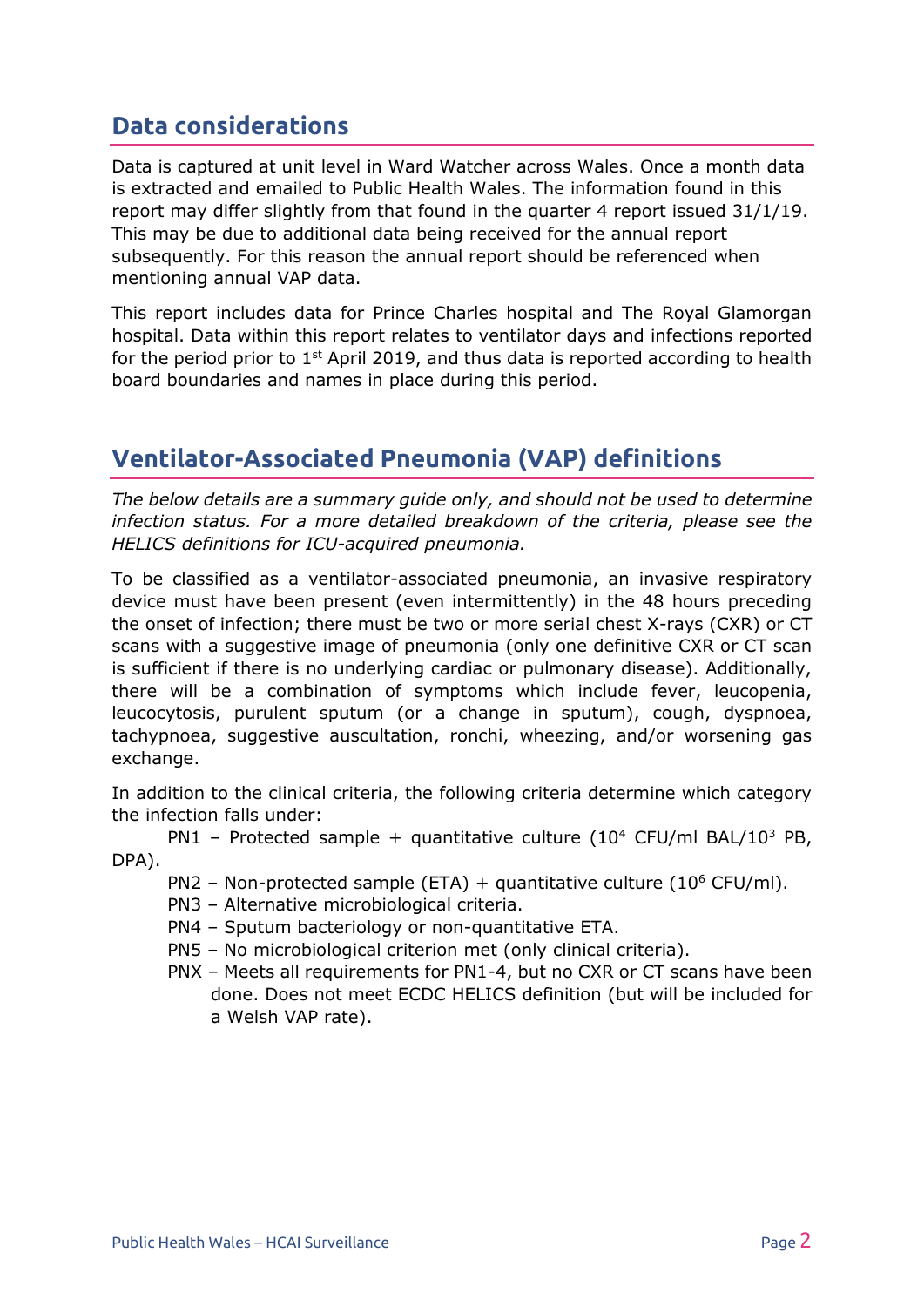#### <span id="page-3-0"></span>**Cwm Taf UHB: Compliance**

This section shows compliance by year for Cwm Taf UHB. We would expect to receive one export per month (12 per year per hospital). During 2014 the methods of data capture changed which may account for the decreased compliance.



*Figure 1: Compliance trend for Cwm Taf UHB (2009-2018)*

During 2018 compliance for Cwm Taf UHB was 100%. During 2014 and 2015 compliance in the health board was lower meaning data is missing, and thus the rates for those years should be interpreted with caution.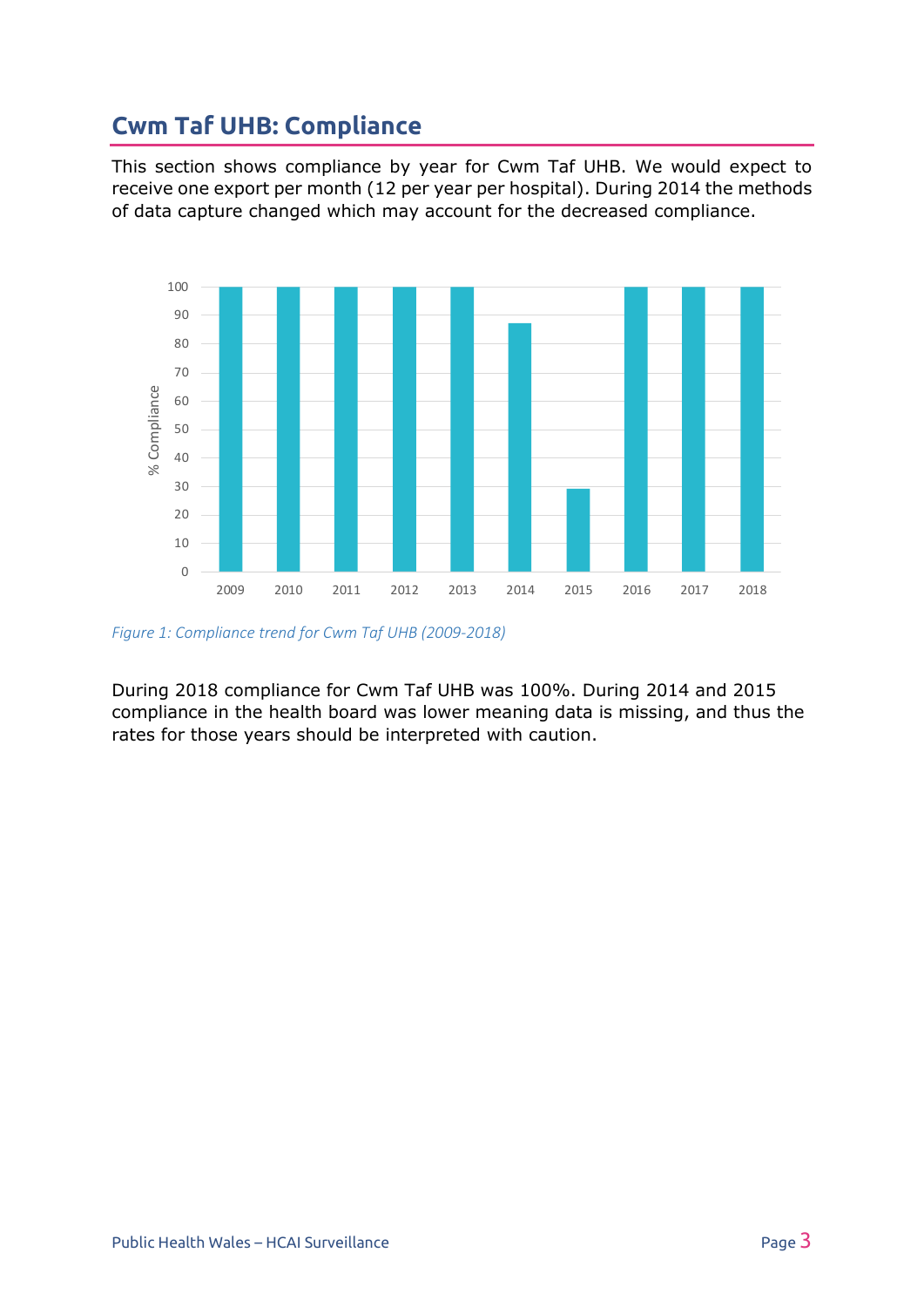#### <span id="page-4-0"></span>**Cwm Taf UHB: Annual VAP rates (HELICS definition)**

The European Centre for Disease Prevention and Control (ECDC) classifies VAPs according to the HELICS criteria.<sup>1</sup> This section of the report details VAPs according to the HELICS criteria (PN1-PN5).



#### *Figure 2: Cwm Taf UHB HELICS VAP trend rate compared with all Wales (2009-2018)*

|           | Healthboard        |                |                                      | <b>NHS Wales</b>   |        |                                      |
|-----------|--------------------|----------------|--------------------------------------|--------------------|--------|--------------------------------------|
|           | Ventilator<br>days | $VAP*$         | VAP rate<br>(per 1,000<br>ventilator | Ventilator<br>days | $VAP*$ | VAP rate<br>(per 1,000<br>ventilator |
| 2009-2018 | 21,487             | 59             | days)<br>2.75                        | 192,016            | 403    | days)<br>2.10                        |
| Year      |                    |                |                                      |                    |        |                                      |
| 2018      | 2,407              | $\mathbf{0}$   | 0.00                                 | 22,530             | 42     | 1.86                                 |
| 2017      | 2,528              | $\mathbf{1}$   | 0.40                                 | 24,209             | 43     | 1.78                                 |
| 2016      | 2,557              | 8              | 3.13                                 | 23,625             | 52     | 2.20                                 |
| 2015      | 1,315              | $\mathbf 0$    | 0.00                                 | 10,496             | 30     | 2.86                                 |
| 2014      | 2,027              | 5              | 2.47                                 | 12,648             | 25     | 1.98                                 |
| 2013      | 1,940              | 10             | 5.15                                 | 22,264             | 43     | 1.93                                 |
| 2012      | 1,895              | $\overline{7}$ | 3.69                                 | 21,849             | 50     | 2.29                                 |
| 2011      | 2,476              | 14             | 5.65                                 | 18,705             | 34     | 1.82                                 |
| 2010      | 2,545              | $\overline{7}$ | 2.75                                 | 18,380             | 33     | 1.80                                 |
| 2009      | 1,797              | 7              | 3.90                                 | 17,310             | 51     | 2.95                                 |
|           |                    |                |                                      |                    |        |                                      |
|           |                    |                |                                      |                    |        |                                      |

There were 0 infections and 2,407 ventilator days in 2018, giving a VAP rate of 0.00 per 1,000 ventilator days. This is lower than the 2017 rate of 0.40 VAP per 1,000 ventilator days.

The rate for Cwm Taf UHB was lower than the all Wales rate for 2018 and 2017.

*\*Excluding infections recorded as PNX (PN0) on WardWatcher.*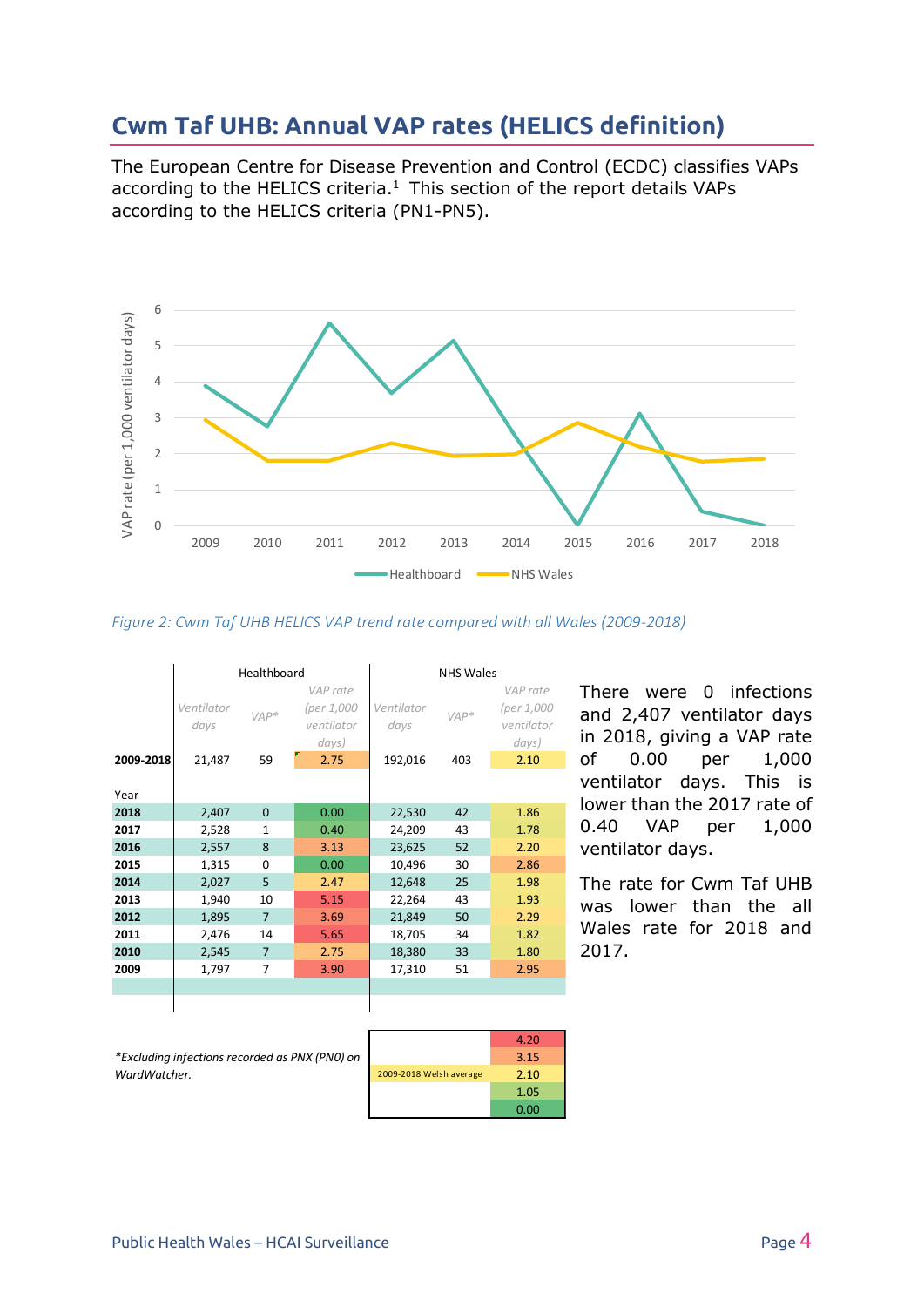#### <span id="page-5-0"></span>**Cwm Taf UHB: Welsh VAP rates (including PNX)**

In 2016 a new PN code was added to capture infections meeting all requirements for PN1-4, but where no CXR or CT scans have been done. This was following reported incidence of VAPs in Wales being lower than other European regions and a study which was conducted by Public Health Wales.<sup>2</sup>

This section details all VAPs recorded including PNX and compares the rates with and without the additional code.



*Figure 3: Cwm Taf UHB VAP rate trend compared with HELICS VAP rate (2009-2018)*

|           | All VAPs           |                |                          | <b>HELICS VAPS</b> |                          |  |
|-----------|--------------------|----------------|--------------------------|--------------------|--------------------------|--|
|           |                    |                | VAP rate                 |                    | VAP rate                 |  |
|           | Ventilator<br>days | $VAP*$         | (per 1,000<br>ventilator | $VAP**$            | (per 1,000<br>ventilator |  |
|           |                    |                | days)                    |                    | days)                    |  |
| 2009-2018 | 21487              | 59             | 2.75                     | 59                 | 2.75                     |  |
|           |                    |                |                          |                    |                          |  |
| Year      |                    |                |                          |                    |                          |  |
| 2018      | 2,407              | 0              | 0.00                     | $\mathbf 0$        | 0.00                     |  |
| 2017      | 2,528              | $\mathbf{1}$   | 0.40                     | $\mathbf{1}$       | 0.40                     |  |
| 2016      | 2,557              | 8              | 3.13                     | 8                  | 3.13                     |  |
| 2015      | 1,315              | 0              | 0.00                     | $\Omega$           | 0.00                     |  |
| 2014      | 2,027              | 5              | 2.47                     | 5                  | 2.47                     |  |
| 2013      | 1,940              | 10             | 5.15                     | 10                 | 5.15                     |  |
| 2012      | 1,895              | $\overline{7}$ | 3.69                     | $\overline{7}$     | 3.69                     |  |
| 2011      | 2,476              | 14             | 5.65                     | 14                 | 5.65                     |  |
| 2010      | 2,545              | $\overline{7}$ | 2.75                     | $\overline{7}$     | 2.75                     |  |
| 2009      | 1,797              | $\overline{7}$ | 3.90                     | 7                  | 3.90                     |  |

*\*\*Excluding infections recorded as PNX (PN0) on WardWatcher. \*Including infections recorded as PNX (PN0) on WardWatcher.*

| 5.49 | 5.49 |
|------|------|
| 4.12 | 4.12 |
| 2.75 | 2.75 |
| 1.37 | 1.37 |
| 0.00 | 0.00 |

For 2018 there were no additional VAPs recorded when the PNX type was included, and thus the VAP rate for HELICS VAPs does not differ from the Welsh VAP rate.

There have been no PNX VAPs reported in Cwm Taf since the introduction of the code.

 $\sim$   $\sim$ 

 $\sim$ 

 $\sim 10^{-1}$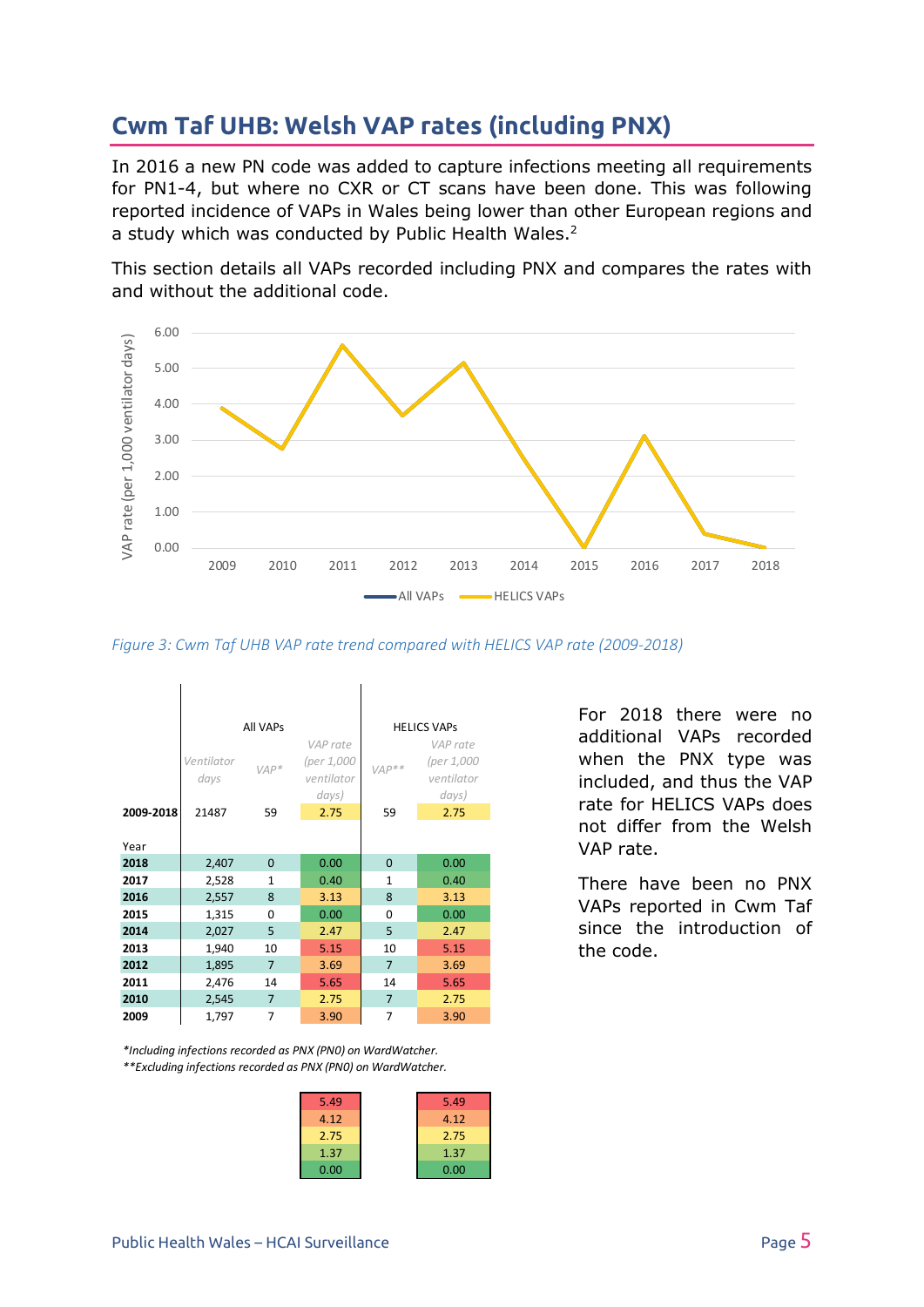#### <span id="page-6-0"></span>**Cwm Taf UHB: VAP types**

The following figure shows the number of VAPs broken down the by type of VAP recorded by the surveillance. The VAP types include those as noted by HELICS (PN1-PN5), and includes the Welsh PNX type from 2016 onwards.



*Figure 4: VAPs recorded by type for Cwm Taf UHB (2009-2018)*

*Table 1: VAP types for Cwm Taf UHB (2018)*

|                       | 2018                         |    |  |
|-----------------------|------------------------------|----|--|
|                       | <b>Healthboard NHS Wales</b> |    |  |
| PN1                   | 0                            | 26 |  |
| PN <sub>2</sub>       | 0                            | 0  |  |
| PN <sub>3</sub>       | 0                            | O  |  |
| PN4                   | 0                            | 13 |  |
| PN <sub>5</sub>       | 0                            | 3  |  |
| <b>Total (HELICS)</b> | 0                            | 42 |  |
| <b>PNX</b>            | 0                            | 24 |  |
| Total (inc. PNX)      |                              | 66 |  |

During 2018, the most common VAP type reported across Wales was PN1 followed by PNX. Across time, PN2 has been the most prevalent VAP type reported by Cwm Taf UHB.